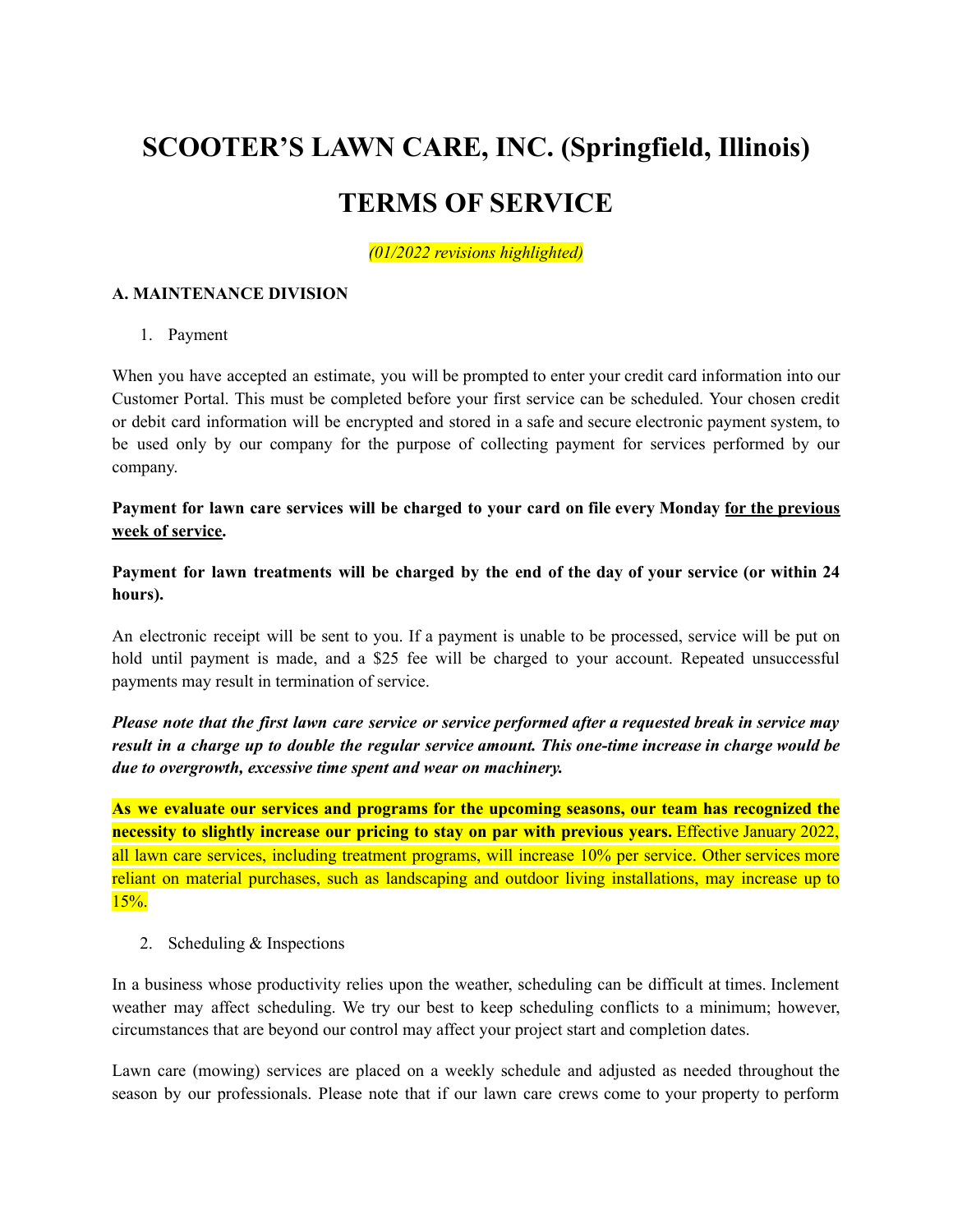scheduled lawn care service and your lawn is freshly mowed by another person or provider without notice to our company, a charge of 50% of your regular service cost will be assessed to your account.

If you receive fertilization & weed control *and* weekly lawn care, we'll be at your property regularly and will inspect it at each visit. If we only provide fertilization and weed control treatments, we will provide six application services through the season (excluding additional grub treatment, aeration, and over-seeding services) and two free lawn inspections (scheduled by us). If you request additional inspections outside of our regular service schedule, a non-refundable \$60 service fee will be charged to your account.

3. Picking Up Items

Your service will be predictable and reliable. Since you'll know when we're coming, **we ask that you** please pick up all items in your yard and move all vehicles or blockages that may hinder our ability **to access gates, etc.**

This includes dog feces and dog toys, children's toys, hoses, gardening equipment, etc. Extra charges may apply if our mowing crew is responsible for picking up items in your yard (this excludes sticks and yard debris when we are providing a clean up service) or is delayed at your property due to blockages. This ensures that our crew can stay efficient and do the best job for you, while avoiding damage to your personal items and our equipment.

Repeated occurrences, damage to our equipment or personal injury to our employees may result in termination of service.

4. Courtesy and Safety

While Scooter's Lawn Care, Inc. is on location at your property, you are responsible for keeping all children and pets, as well as other individuals, away from the work area. This is for your safety, as well as our own. Chemicals will be used on your property during each fertilization or weed control treatment; please do not allow any human or pet to walk on the lawn until the treatment has completely dried.

5. Extra Clean Up Due to Storm or Heavy Winds

If a storm or heavy wind leaves behind excessive sticks, tree limbs, and/or yard debris, we will clean up what is necessary and charge at a rate of \$60 per man hour plus a \$20 disposal fee. In most instances, we will communicate with you before any work is done; the only exception is if the debris is so severe that it hinders our ability to provide your regularly scheduled lawn service.

If your lawn has acquired heavy debris between mows, please contact us to discuss your options.

6. Extra Clean Up Due to Tree Discharge

If a tree on your property (or a neighbor's property) causes excessive discharge to the point that it hinders our ability to provide your regularly scheduled lawn service, we will charge at a rate of \$60 per man hour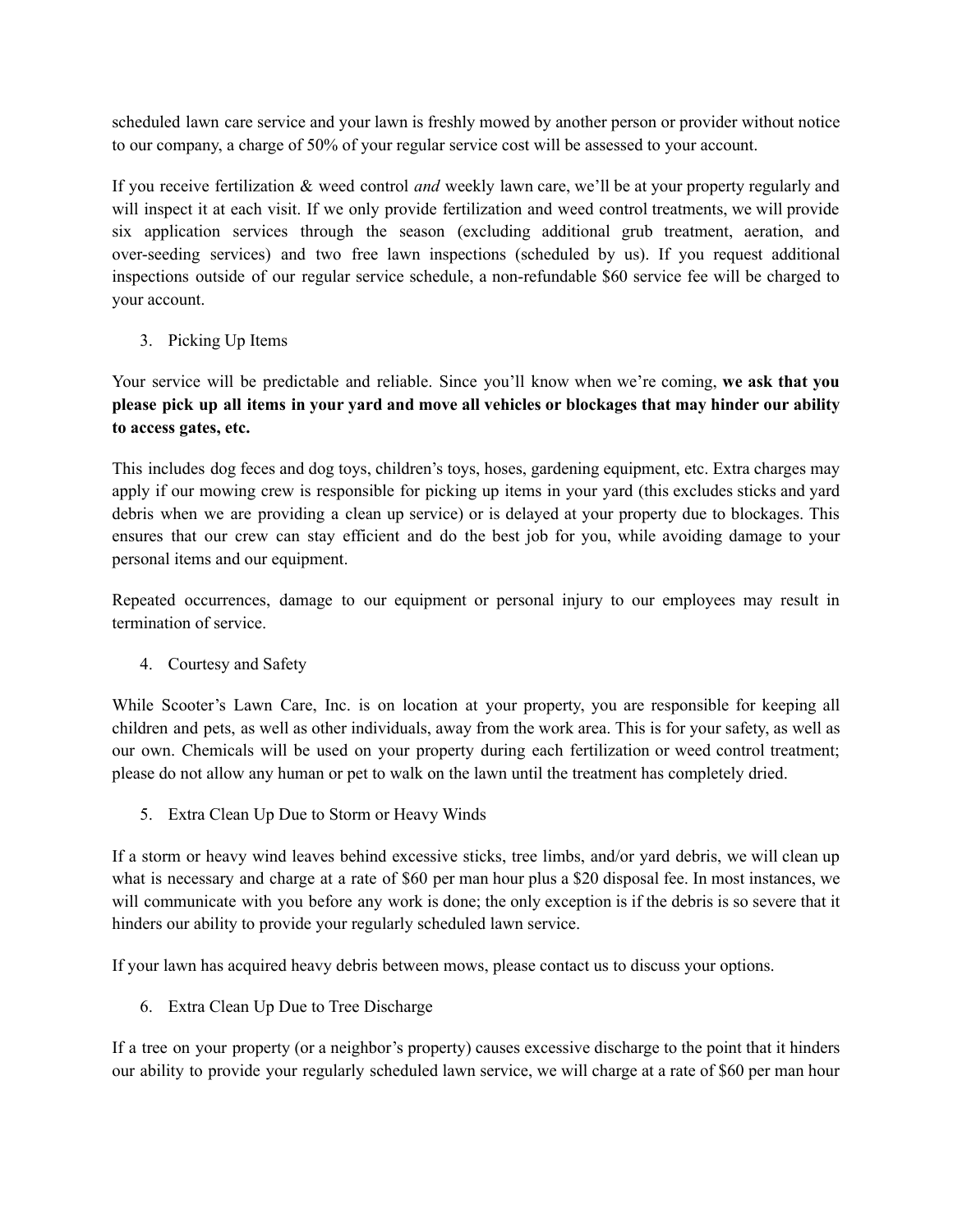plus a \$20 disposal fee to clean up the area. If your lawn has acquired heavy debris between mows, please contact us to discuss your options.

7. Requesting to Skip a Mow

Our crew leaders are trained professionals. When they arrive on the job site, they analyze the status of your lawn. If it appears that it does not need mowed and would benefit from skipping a week of service, the crew leader will make a note of the skipped service. This may happen during drier periods or toward the beginning/end of the season. Otherwise, your lawn will be mowed weekly.

We allow two client-requested skips per year at no charge, if requested at least 24 hours before your service is scheduled to be performed. If you request to skip service with less than 24 hours notice, or request more than two skips per season, your account will be charged \$25 per event.

8. Requesting to Mow Shorter

### Please be advised that we mow at a 3  $1/2$  inch blade length during the spring/fall and 4 inches **during the summer.**

This guarantees optimal health, quality, and aesthetic of your lawn. Mowing shorter than  $3 \frac{1}{2} - 4$  inches damages grass roots, promotes weed growth, and destroys the overall look of your lawn. We take pride in the lawns we mow. We want you to take pride in the health and beauty of your lawn as well.

9. Excessive Weed Growth

Our applications span the season in approximately 6-8 week intervals. If excessive rain/watering or weather conditions demand an interim application (i.e., causing excessive and/or uncontrollable weed growth), we will contact you regarding appropriate course of action.

10. Damages

We cannot be held responsible for damage to irrigation systems, sprinkler heads, downspout covers, etc. We can replace certain items for a small fee. We cannot be held responsible for damage to certain unavoidable areas that could be affected by a string trimmer, including, but not limited to: fencing, mailbox posts, fences, swing sets and play areas, unprotected siding that may be low to the ground, unmarked plants placed outside of regular beds, and other unprotected or unmarked areas.

If an item should be directly damaged by our equipment, we will communicate the issue with you as soon as possible; if you notice that an item has been damaged, please notify us within 24 hours per our satisfaction guarantee below. Please note that Scooter's Lawn Care, Inc. is fully licensed and insured, carries three million dollar liability insurance, and workers' compensation coverage on all Scooter's Lawn Care, Inc. employees.

11. Satisfaction Guarantee

#### **Your 100% satisfaction is guaranteed.**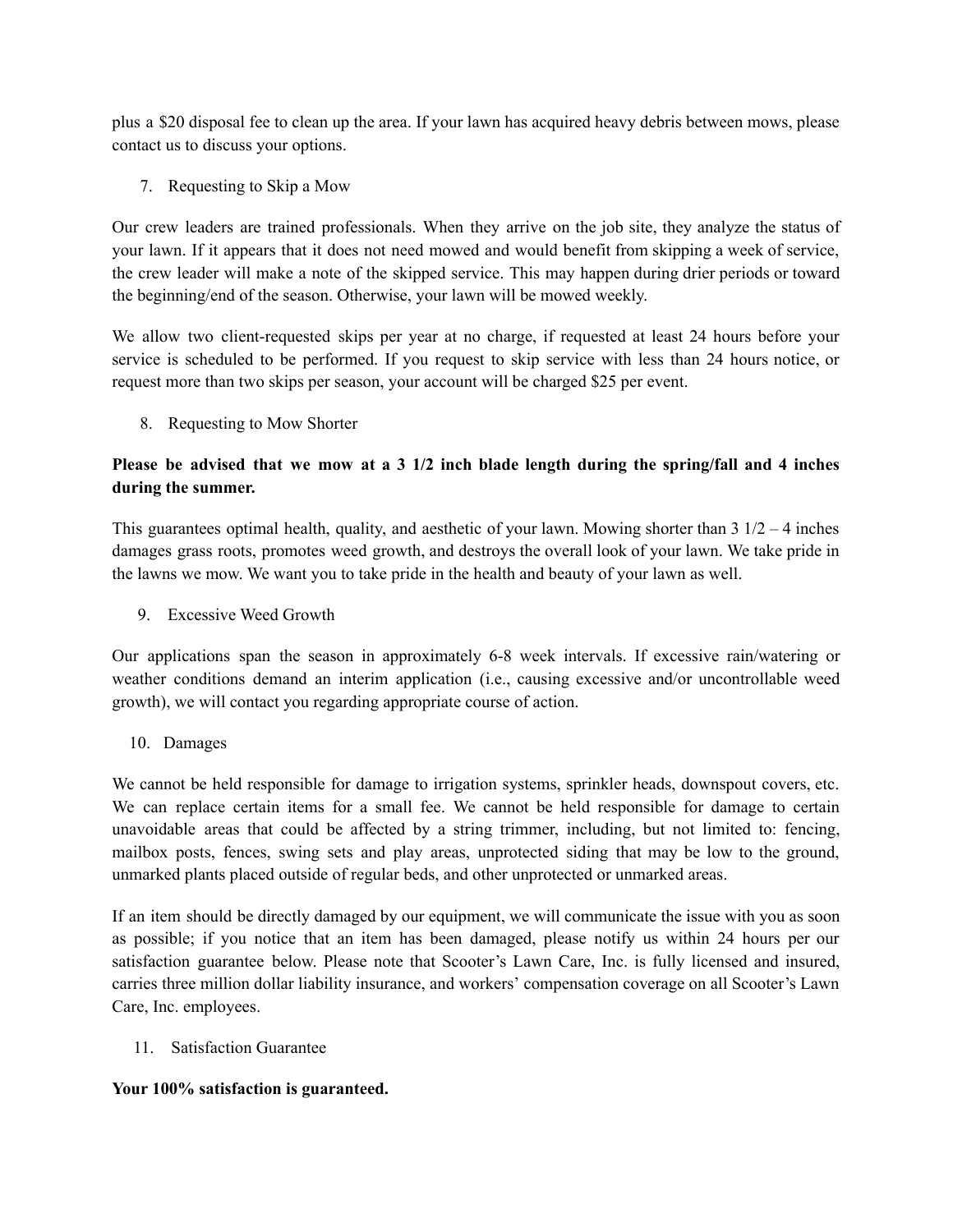If for any reason you are not satisfied with the quality of service you have received, please contact us within 24 hours. This contact may be in the form of a phone call or voicemail, e-mail, or service request through our Customer Portal. Please leave your contact information and describe the issue in detail. If you contact us after regular business hours (Monday through Friday 7:00am to 4:00pm), we will contact you as soon as possible when we re-open. If an issue should arise after the 24 hour window, it may be due to an issue of nature or other circumstance that could prevent us from correcting the problem at no charge.

12. Cancelation & A Long-Term Commitment to Quality

If you choose to cancel your service, a 24 hour notice (or if your service day is Monday, please notify us before 4:00pm on Friday) is required. If we do not receive notice of your cancelation, a charge of 50% of your regular service cost will be assessed to your account.

Fertilization and weed control is a long-term service. Depending on the health of your lawn before our services begin, it may take a season or more to achieve the results we all want. It's also important to remember that weed control does not mean weed eradication, and in many cases, certain weeds must germinate and grow a bit before we can effectively treat them. We have developed a very effective application treatment plan that spans the growing seasons, but Mother Nature is ultimately in control in the end. If you have any questions or concerns throughout your service season, please don't hesitate to contact us.

13. Continuation Of Service and Auto-Renew

## **Once your maintenance service begins, you'll be placed on our annual schedule for service to resume each spring at our most current rate of service.**

Written notice of cancelation is necessary from either party to end service.

*Please note that the following services are subject to auto-renew annually: lawn care, fertilization and weed control, bed maintenance, core aeration, and overseeding.*

#### **B. PROJECT DIVISION**

Services in this category include, but are not limited to: the installation of a landscaping bed or outdoor *living space in any capacity, maintenance of existing beds or areas, interior painting, interior flooring,* interior remodeling or other work, any other services that may or may not require the use of equipment or *materials*

1. Payment & Scheduling

When you have accepted an estimate, you will be prompted to enter your credit card information into our Customer Portal. Your quote may be subject to a written proposal fee, [explained](https://scooterslawncare.com/faq/) in our FAQ. This must be completed before your first service can be scheduled. Your chosen credit or debit card information will be encrypted and stored in a safe and secure electronic payment system, to be used only by our company for the purpose of collecting payment for services performed by our company. In a business whose productivity relies upon the weather, scheduling can be difficult at times. Inclement weather may affect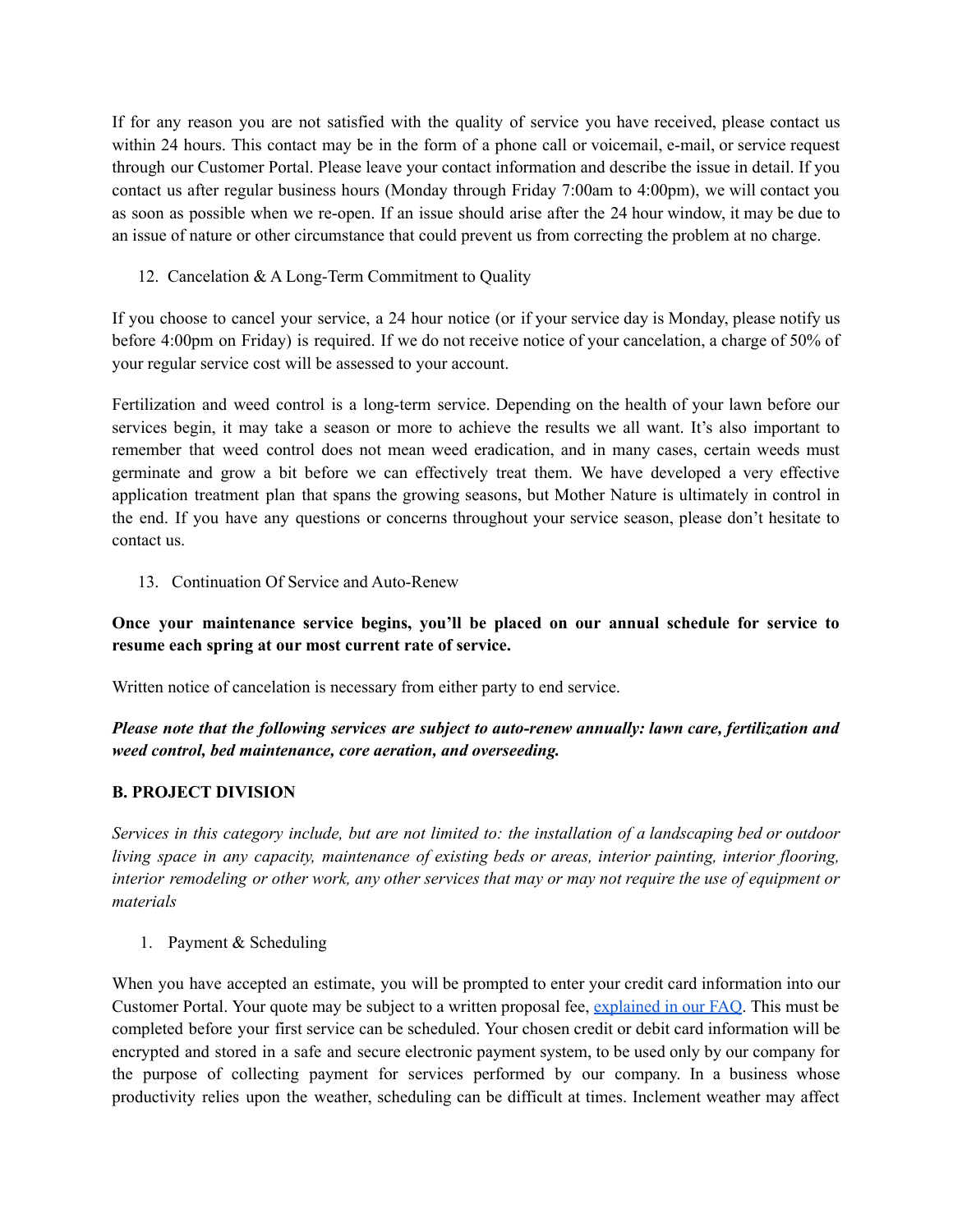scheduling. We try our best to keep scheduling conflicts to a minimum; however, circumstances that are beyond our control may affect your project start and completion dates. You will be notified of any changes.

**Changes in the economy have necessitated changes within our company.** Effective January 2022, pending services and projects reliant on material purchases, such as landscaping and outdoor living installations, may increase up to 15%. Additionally, we are unable to guarantee the price and availability of materials (including but not limited to lighting, pavers, and plants). Any and all changes to pending services and projects will be over-communicated as soon as we are made aware.

2. Deposits and Payment in Full

By accepting your landscaping or trimming estimate, you agree to pay the cost of your service in its entirety. Please view our [milestone](https://scooterslawncare.com/terms/milestone-payments/) payment policy here. It will be required to place a credit card on file in our secure online Customer Portal, unless otherwise stated. Payment will be collected by us through the credit card on file in the Customer Portal at the completion of the service, unless otherwise stated. In the case that we are unable to secure payment, the customer agrees to pay any collection cost incurred by Scooter's Lawn Care, Inc. related to the collection process of outstanding balances.

3. Warranties & Guarantees

Scooter's Lawn Care, Inc. offers a **limited [landscape](https://scooterslawncare.com/terms/landscape-warranty/) warranty** and **[hardscape](https://scooterslawncare.com/terms/warranty-five-year-hardscape/) warranty**. For other care-dependent services (such as seeding, sodding, etc.), proper seeding and sod installation practices will performed; however, successful germination and growth cannot be guaranteed by Scooter's Lawn Care, Inc. due to outside factors out of our control once service has been completed (including weather and watering).

4. Water Usage

By accepting this estimate, you agree to provide Scooter's Lawn Care, Inc. the right to use an on-site water supply as needed to complete the stated project without compensation. It is the Customer's responsibility to make sure the water supply is on and working before we arrive. Service may be rescheduled, canceled, and/or additional charges may apply if water is not available at the time of our arrival.

5. Property

By accepting this estimate, you understand that the service will be performed at the agreed upon service address. It is your responsibility to procure any and all necessary property surveying, permits, etc., unless otherwise discussed.

6. Scope of Work

By accepting this estimate, you understand the scope of work is limited to the description in the service estimate and/or design or sketch. Scooter's Lawn Care, Inc. has no responsibility or liability for services that were not performed, if not listed in the service estimate. If you have any questions about the scope of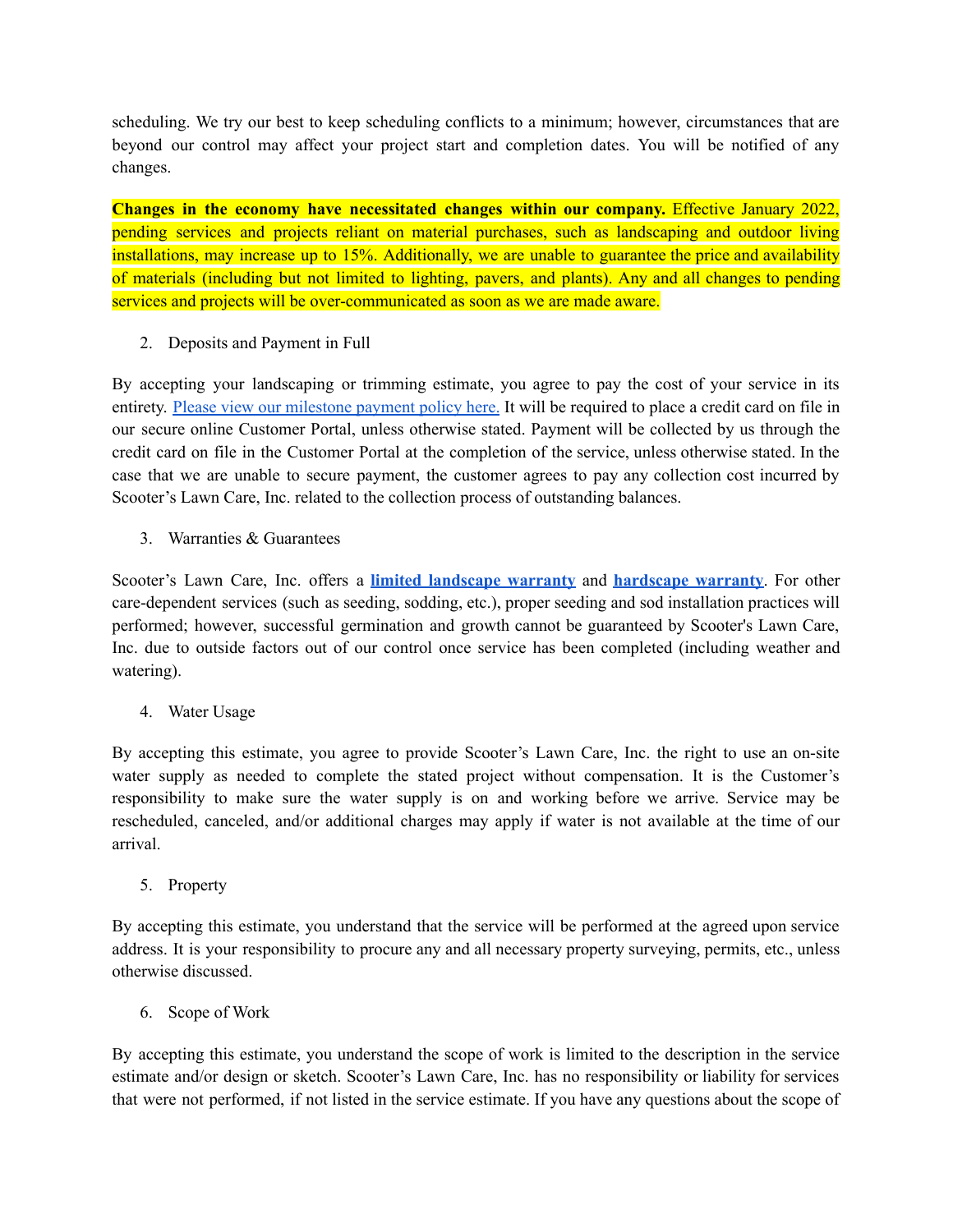work in this project, please contact us before accepting this estimate. If for any reason the scope of work should change or increase due to customer request or matters out of our control, the compensation amount may change. Additional service requests or changes may be scheduled for a later date.

#### 7. Weed Growth

Scooter's Lawn Care, Inc., is not liable for any weeds that may emerge after a landscape installation has been completed. Weed seeds are spread through wind and weather, i.e. factors beyond our control.

8. Courtesy and Safety

While Scooter's Lawn Care, Inc. is on location at your property, you are responsible for keeping all children and pets, as well as other individuals, away from the work area. This is for your safety, as well as our own. Please note that Scooter's Lawn Care, Inc. is fully licensed and insured, carries three million dollar liability insurance, and has workers' compensation coverage for all Scooter's Lawn Care, Inc. employees.

9. Removal and Replacement of Property

Removal and replacement of grills, patio furniture, planters, children's and pets' toys, etc. is the responsibility of the homeowner. Once you are placed on our schedule, please prepare for our arrival accordingly. Should we need to remove items from the deck or yard, we will not be responsible for breakage, storage issues, or proper return to the original area. An additional charge will be applied for the time and labor devoted to the removal of these items.

10. Damages

Scooter's Lawn Care, Inc. cannot be held liable for any damage that may be out of our control, including ground status during excavation. We cannot be held liable for damage to our work should surrounding features or structures fail. Please note that Scooter's Lawn Care, Inc. is fully licensed and insured, carries one million dollar liability insurance, and workers' compensation coverage on all Scooter's Lawn Care, Inc. employees.

11. Promotion

Scooter's Lawn Care, Inc. may take photographs of your property, in terms of "before" and "after" purposes. By accepting this estimate, you grant us the permission to take such photographs and give us sole rights to the property of these photographs.

#### **C. PRESSURE WASHING**

1. Scheduling

Once you accept the estimate and secure any required pre-payments (see B2), your service will be scheduled at our next available opening, unless otherwise discussed. In a business whose productivity relies upon the weather, scheduling can be difficult at times. Inclement weather may affect scheduling. We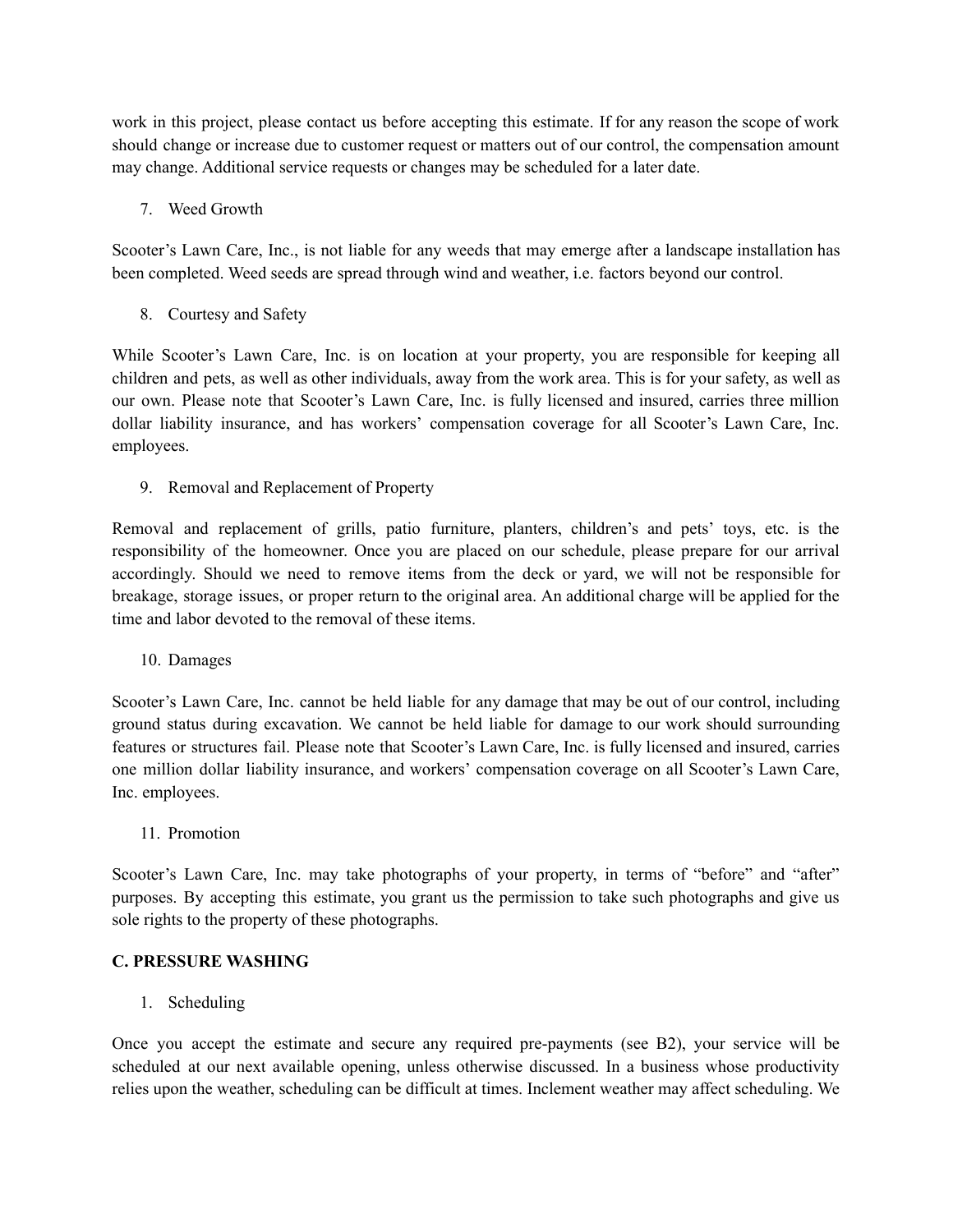try our best to keep scheduling conflicts to a minimum; however, circumstances that are beyond our control may affect your project start and completion dates. You will be notified of any changes.

2. Deposits and Payment in Full

By accepting this estimate, you agree to pay the cost of this service in its entirety based on our milestone payment policies. It will be required to place a credit card on file in our secure online Customer Portal, unless otherwise stated. Payment will be collected by us through the credit card on file in the Customer Portal at the completion of the service, unless otherwise stated. In the case that we are unable to secure payment, the customer agrees to pay any collection cost incurred by Scooter's Lawn Care, Inc. related to the collection process of outstanding balances.

3. Warranties

All warranties are limited to those offered by the manufacturers of the products used by Scooter's Lawn Care, Inc. The company makes no additional warranties. If you ever have a concern regarding our work, please contact us immediately.

4. Water Usage

By accepting this estimate, you agree to provide Scooter's Lawn Care, Inc. the right to use an on-site water supply as needed to complete the stated project without compensation. It is the Customer's responsibility to make sure the water supply is on and working before we arrive. Service may be rescheduled, canceled, and/or additional charges may apply if water is not available at the time of our arrival.

5. Electrical Usage

By accepting this estimate, you agree to provide Scooter's Lawn Care, Inc. the right to use an on-site source of electricity as needed to complete the stated project without compensation.

6. Color and Tone

The properties and species of wood, age and weather can greatly affect the resulting color or tone of the stain. Variances may occur on individual boards, as well as total project densities, and other characteristics vary across and throughout wood. Scooter's Lawn Care, Inc. and all of its associates attempt to represent final finish color and tones as best as possible. While we can often give you an idea of the overall color or tone, you must expect some variance in the overall finish.

7. Courtesy and Safety

Please be advised that some chemicals will be used during this service. While Scooter's Lawn Care, Inc. is on location at your property, you are responsible for keeping all children and pets, as well as other individuals, away from the work area. Please keep the work area cleared of all children and pets for 24 hours following our service. This is for your safety, as well as our own.